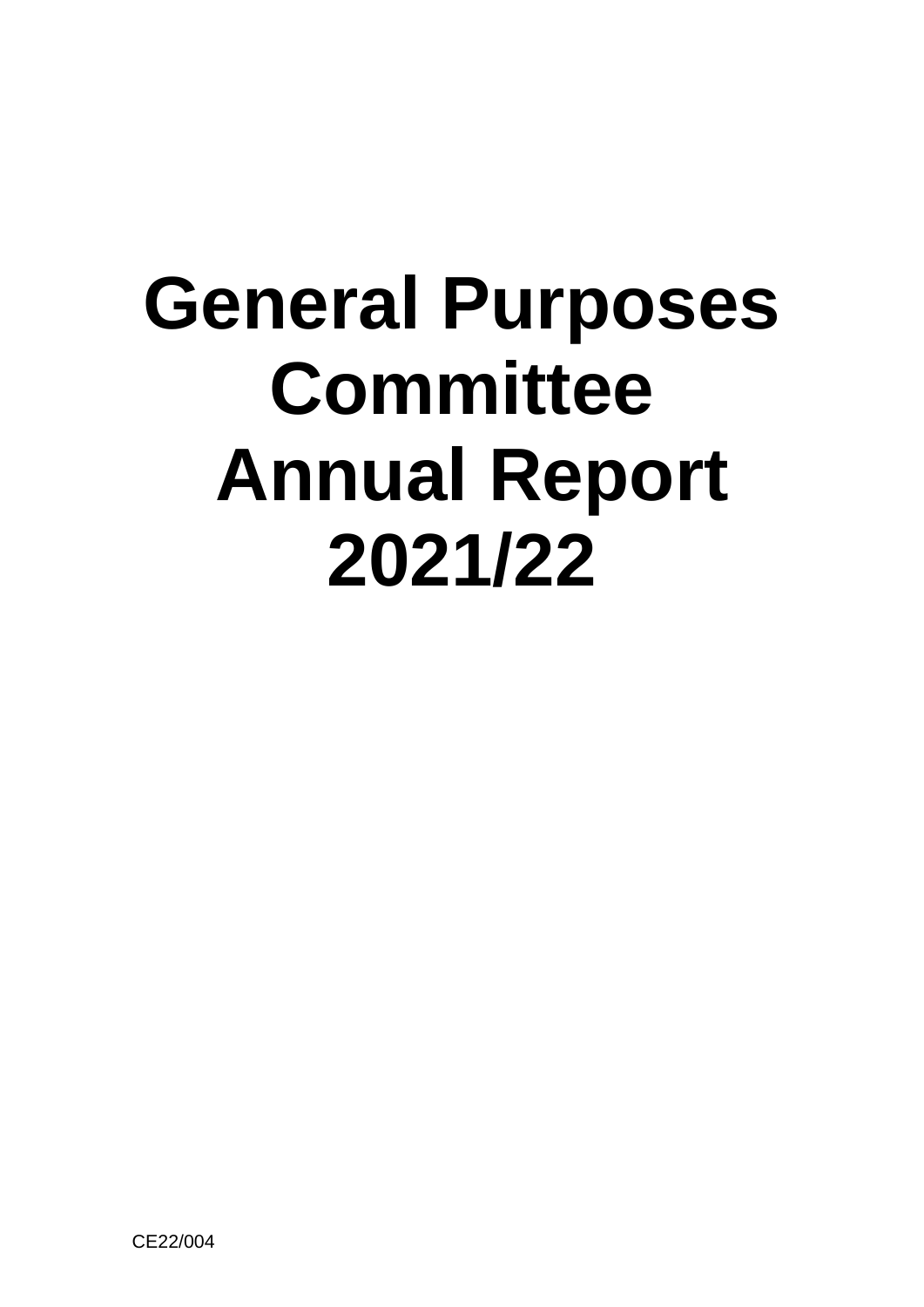## **Chair's Introduction**

I am very pleased to present this General Purposes Committee Annual Report for 2021/22 to both the Committee and to full Council.

The report shows that the General Purposes Committee has undertaken its role effectively covering a wide range of topics and ensuring that appropriate governance and control arrangements are in place to protect the interests of the Council and the community in general.

I would like to thank all the members who served on the Committee during 2021/22. My thanks also go to BDO (external auditors) and to Council officers who have supported the work of the Committee and more specifically me in my role as Chair.

Councillor Mahym Bedekova **Chair**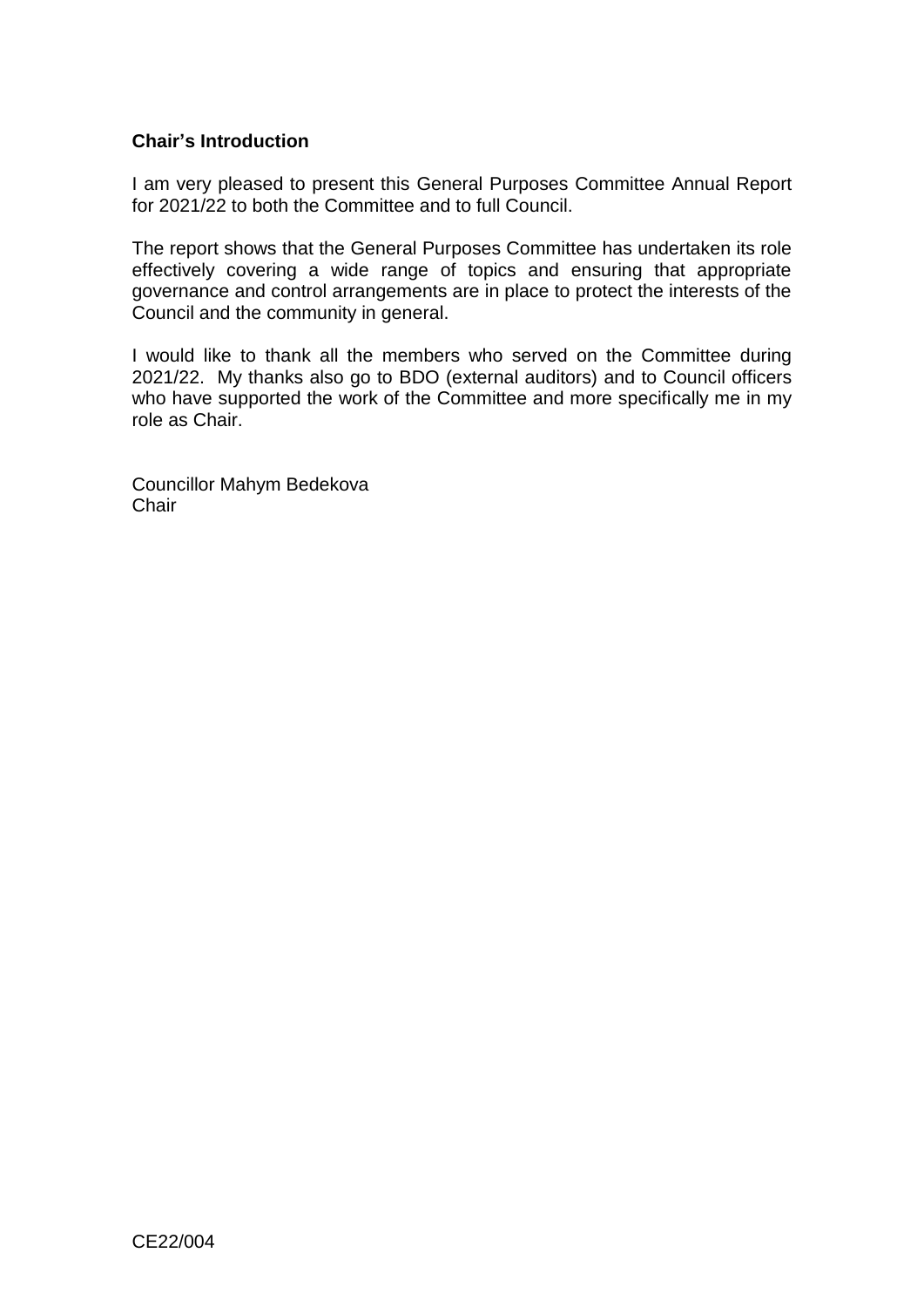#### **1. Introduction**

This report details the activity of the General Purposes Committee for the year 2021/22.

#### **2. Proposal**

Council is asked to note the report.

#### **3. Terms of reference and membership**

The purpose of the General Purposes Committee is to provide assurance to the Council on the adequacy of the risk management framework and the internal control environment. The committee receives the work plans and reports from the Head of internal audit, helping to ensure that efficient and effective assurance arrangements are in place, and on which the opinion on the level of governance, risk management and internal control can be derived. The General Purposes Committee also keep under review and make recommendations to the Council on the Constitution; Member development and member support issues and Electoral services updates, and polling district reviews.

The full terms of reference for the period that this report refers to are attached at appendix B.

During 2021/22, the membership of the Committee was as follows:

#### **Councillors:**

Mahym Bedekova (Chair) Tim Leaver (Vice Chair) Claire Stewart Ergin Erbil Katherine Chibah Lee David-Sanders Joanne Laban Edward Smith Dino Lemonides

# **Independent Member:**

Peter Nwosu

## **4. General Purposes Committee**

Work undertaken during 2021/22 supported the following key areas, the specific items considered at each committee meeting are shown at appendix A:

- Adequacy of the internal control environment of the Council Internal Audit Plan and Audit Charter.
- Governance Processes Annual Governance Statement.
- Financial management Annual statement of accounts.
- Risk Management Risk Registers.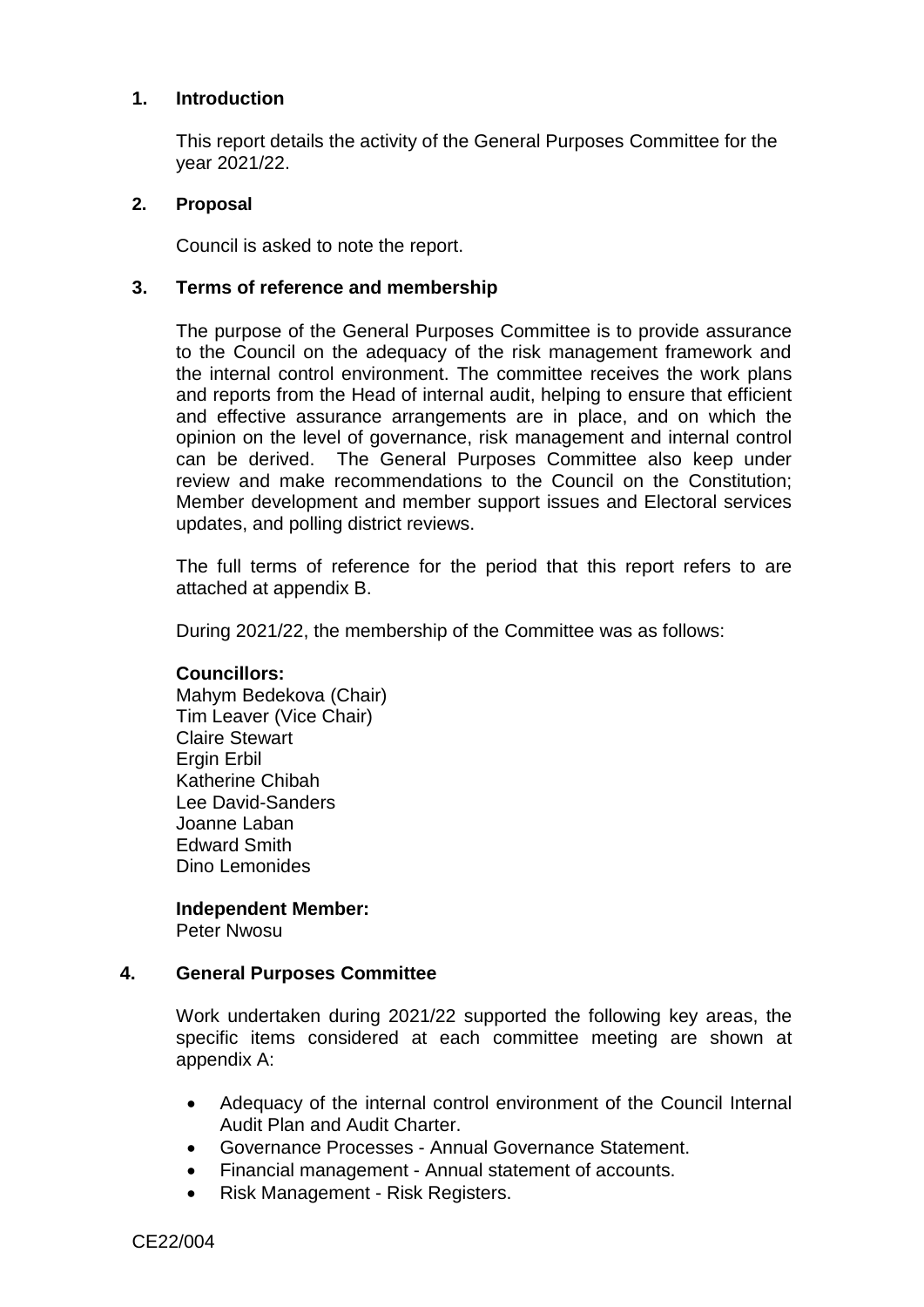- Election arrangements for polling districts and Polling stations following the approval of the new ward boundaries
- Cyber Security

## **5. Internal Audit Service**

## **Draft Work Plan and Audit Charter**

In line with the Council's Internal Audit Charter which is based on the requirements of the Public Sector Internal Audit Standards (PSIAS), the Head of Internal Audit and Risk Management has a responsibility to regularly update the General Purposes Committee on the work of the Audit and Risk Management Service during the period 1 April 2021 to 31 January 2022 through periodic and annual reports.

The Internal Audit Plan for 2021/22 was submitted to and agreed by the General Purposes Committee on 4 March 2021.

The Head of Internal Audit and Risk Management, in collaboration with the internal Assurance Board, focuses limited audit resources at the highest priority Corporate and Schools' services

#### **6. External Auditors**

The Council's external Auditors are currently BDO LLP. Representatives attend every meeting and contribute to governance processes within the Council and the development of committee members.

## **7. Statement of Accounts and Annual Governance Statement 2020/21**

A core General Purposes Committee role is to review the financial statements, external auditor's opinion and reports to members, and monitor management action in response to the issues raised by external audit. In 2021/22 the Committee held private meetings with BDO to gain assurances regarding this, with no officers present, this is in line with CIPFA good practice guide.

Over the last year, the Statement of Accounts has been a core discussion with robust challenge from the GPC members regarding the fact that the accounts have not been signed off for 2019-20 and 2020- 21. The areas of challenge have included receiving progress updates from officer on challenges and the improvements made to the statement of accounts as well as reports on progress on the audit. In addition, the GPC have received reports from BDO regarding the audit progress and the sector challenges as a whole with resourcing levels. The Statement of Accounts for both years were submitted to the required deadline.

This remains a current issue as the GPC starts the 2022/23 programme of work and will continue to monitor progress.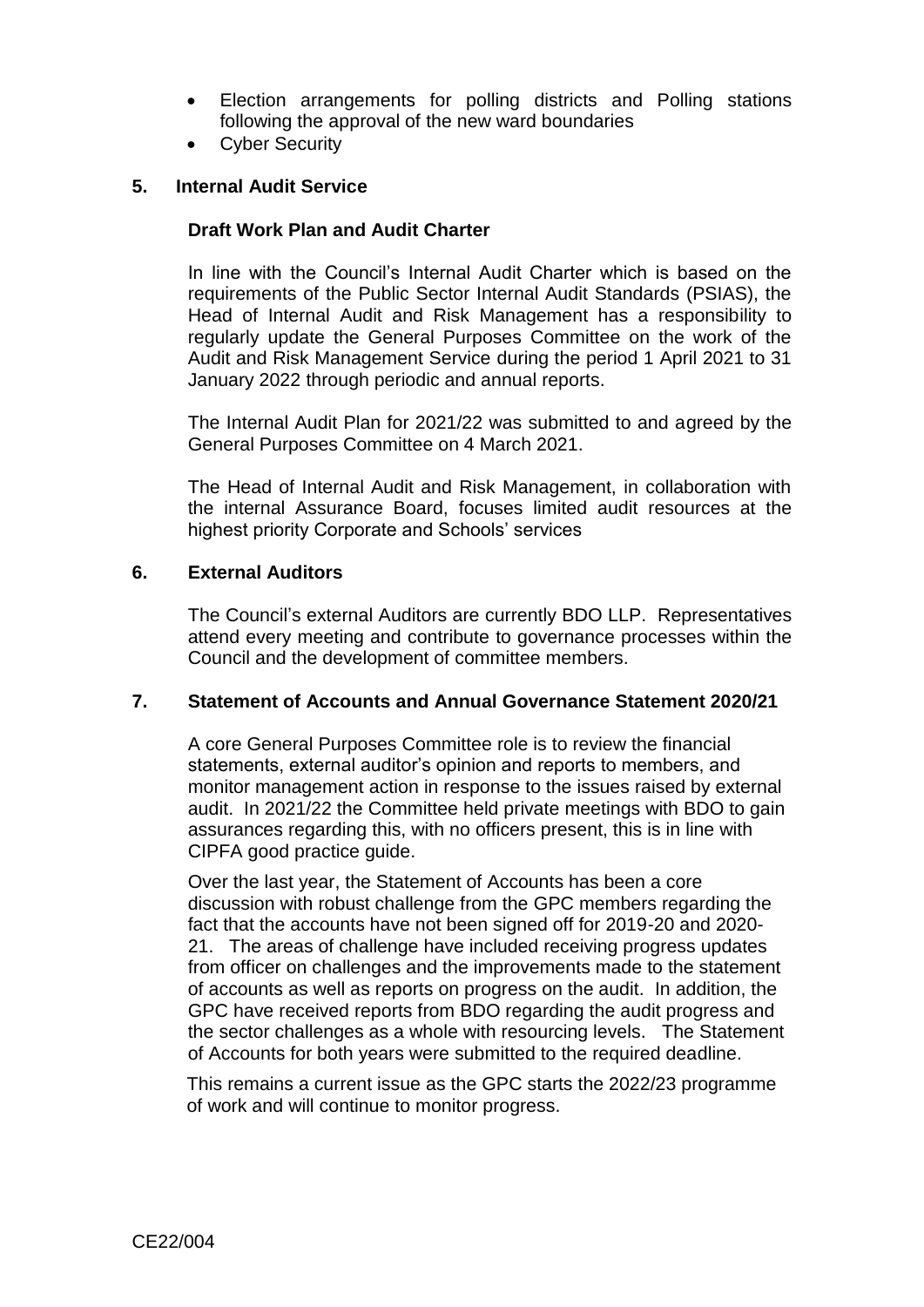#### **8. Corporate Risk Registers**

The Committee received updates at every meeting on the Councils corporate risk register. The Committee also looked in detail at the Brexit Risk Register and the COVID 19 Risk Register.

The committee are able to bolster their understanding of the areas and suggest items for consideration for inclusion. This greater understanding provides reassurance that mitigation measures are in place to reduce risks.

#### **10. Member Development**

Members received a report on the member induction programme to support newly elected, and re-elected members following the election in May 22. The comprehensive programme of support developed for members immediately following elections and ongoing programme of training throughout the year was well received and supported by the Committee.

As part of the Induction programme, following AGM and prior to any meetings of General Purposes, members of the committee will receive Audit & Risk training.

#### **11. Electoral Services Update – Polling District and Polling Places review**

The statutory responsibility for reviewing UK Parliamentary polling districts and places rests with each relevant local authority in Great Britain for so much of any constituency as is situated in its area.

The responsibility to provide recommendations to Council on electoral arrangements in the borough relating to the designation of polling districts and polling places lies with the General Purposes Committee.

Following the approval of the Local Government Boundary Commission for England new ward boundaries and implementation for the May 22 election, a comprehensive review of polling districts and stations was required. Members were kept informed of progress throughput the year and fed views into the review at all stages before it went to Council for final approval.

#### **13. Work programme 2022/23**

The General Purposes Committee work programme for 2022/23 will be confirmed at the first meeting.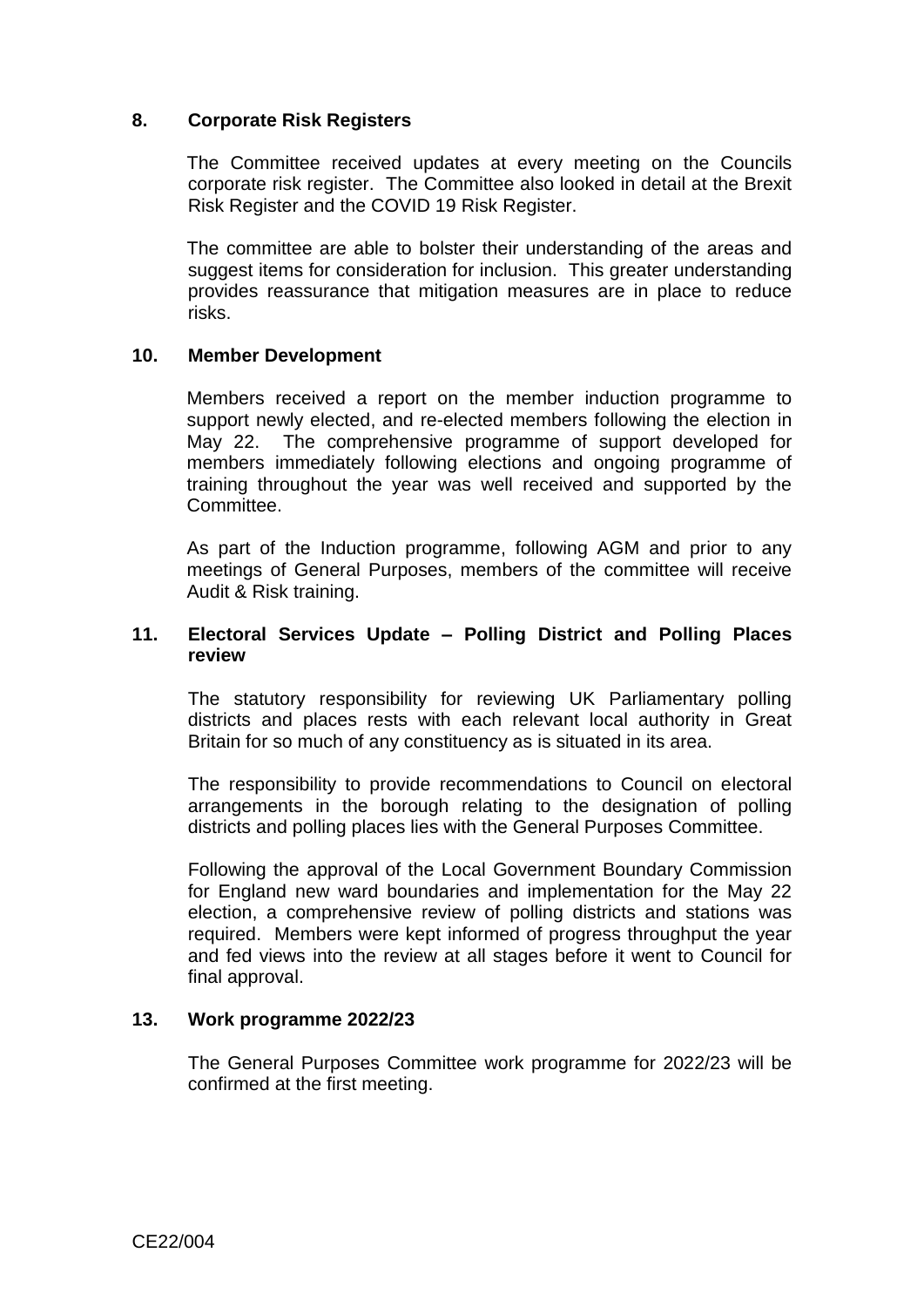|  |  |  | Summary of General Purposes Committee Work Programme 2021/22 |
|--|--|--|--------------------------------------------------------------|
|--|--|--|--------------------------------------------------------------|

| Date of        | <b>Reports Considered</b>                                                                       |
|----------------|-------------------------------------------------------------------------------------------------|
| Meeting        |                                                                                                 |
| 30 June 21     | BDO update report 2019/20 & 2020/21 statement of<br>$\bullet$<br>Accounts.                      |
|                | Internal Audit Annual Report 2020/21.<br>$\bullet$                                              |
|                | Schools Audit Annual report 2020/21.                                                            |
|                | 2020/21 Internal Audit Plan                                                                     |
|                | Counter Fraud Service Annual Report 2020/21.<br>٠                                               |
|                | Counter Fraud Strategy & 2021/22 Operational Plan                                               |
|                | 2021/22 Risk Strategy & Risk Operating Plan.<br>٠                                               |
|                | <b>Risk Registers.</b><br>٠                                                                     |
| 4 August 21    | <b>Statement of Accounts</b><br>$\bullet$                                                       |
|                | <b>Annual Governance Statement</b>                                                              |
|                | BDO Audit update report 2019/20 & 2020/21                                                       |
|                | Revised guidance on external auditors work on value for<br>$\bullet$<br>money arrangements      |
|                | Cyber security & Technology update                                                              |
|                | Polling District & Polling Place review<br>$\bullet$                                            |
|                | <b>Risk Register Update</b><br>$\bullet$                                                        |
|                | <b>CIPFA Independent Review of General Purposes</b>                                             |
|                | Committee                                                                                       |
|                | Audit & Risk Management Service Progress Report                                                 |
|                | Meridian Water risk register                                                                    |
| 14 October 21  | <b>Polling District &amp; Polling Place review</b><br>$\bullet$                                 |
|                | Local Government & Social Care ombudsman annual                                                 |
|                | review                                                                                          |
|                | <b>Statement of Accounts</b>                                                                    |
|                | Risk Register Update (Corporate Risk Register, Brexit<br>Risk Register, Covid 19 Risk Register) |
|                | Audit & Risk Management Service Progress Report                                                 |
|                | Meridian Water risk register                                                                    |
| 13 January     | Update on Statement of Accounts                                                                 |
| 2022 (Informal | <b>Draft Ten-year Treasury Strategy</b>                                                         |
| meeting)       | <b>Corporate Risk Register</b>                                                                  |
|                | <b>Elections Review</b>                                                                         |
|                | <b>Complaints &amp; Information Annual Report</b>                                               |
|                | CIPFA review of GPC report                                                                      |
|                | Audit & Risk Management Service Progress Report<br>٠                                            |
|                | Member Induction & Development sessions                                                         |
|                | Meridian Water Risk Register update                                                             |
| 3 March 2021   | 2022/23 Internal Audit Charter & Draft 2022/23 Internal<br>$\bullet$<br><b>Audit Plan</b>       |
|                | Corporate Risk Register Update                                                                  |
|                | 2022/23 Risk Management Strategy and Risk Operating<br>Plan                                     |
|                | Counter Fraud Strategy & 2022/23 Operating Plan                                                 |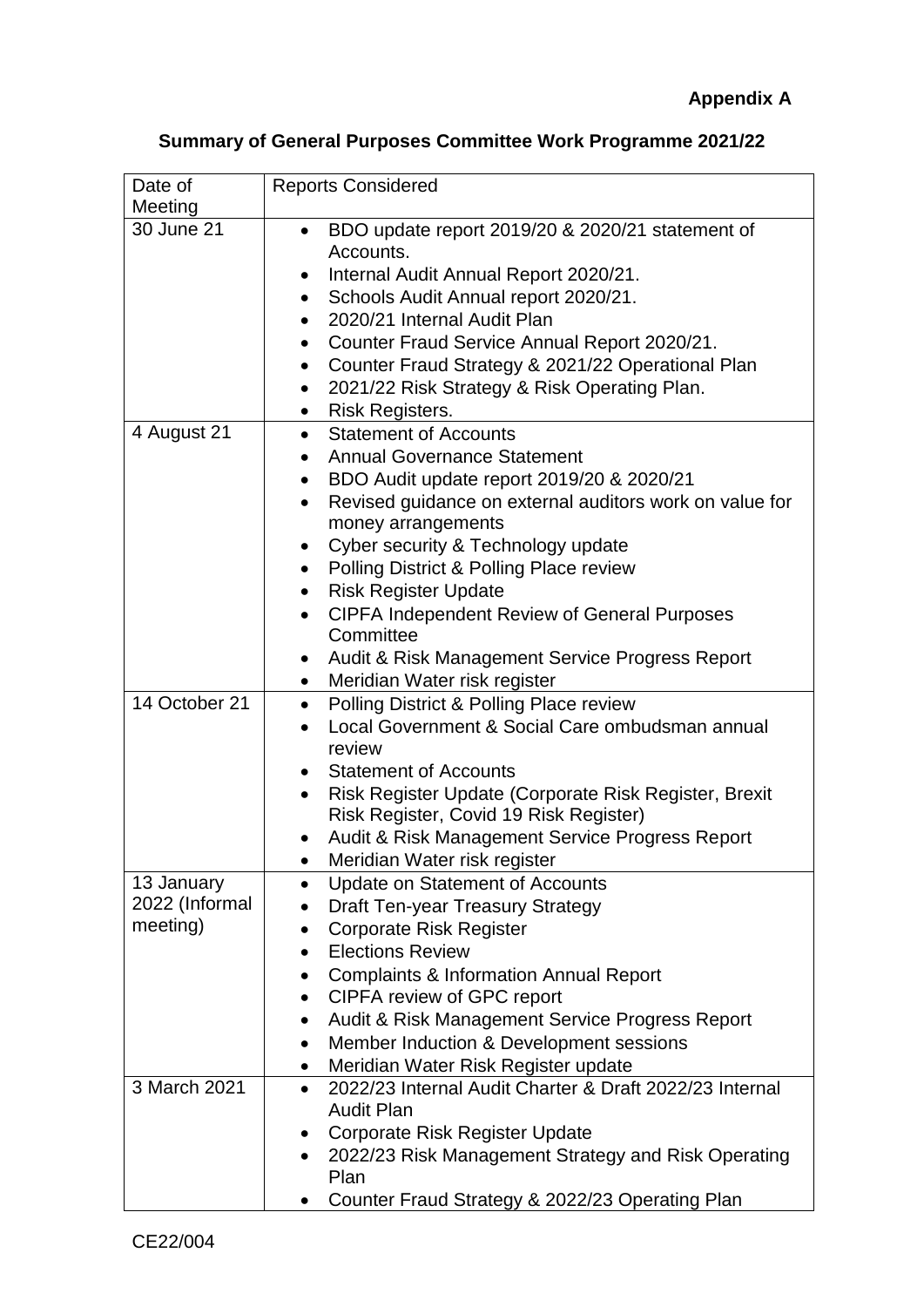| Audit Plan 2020/21 Accounts |
|-----------------------------|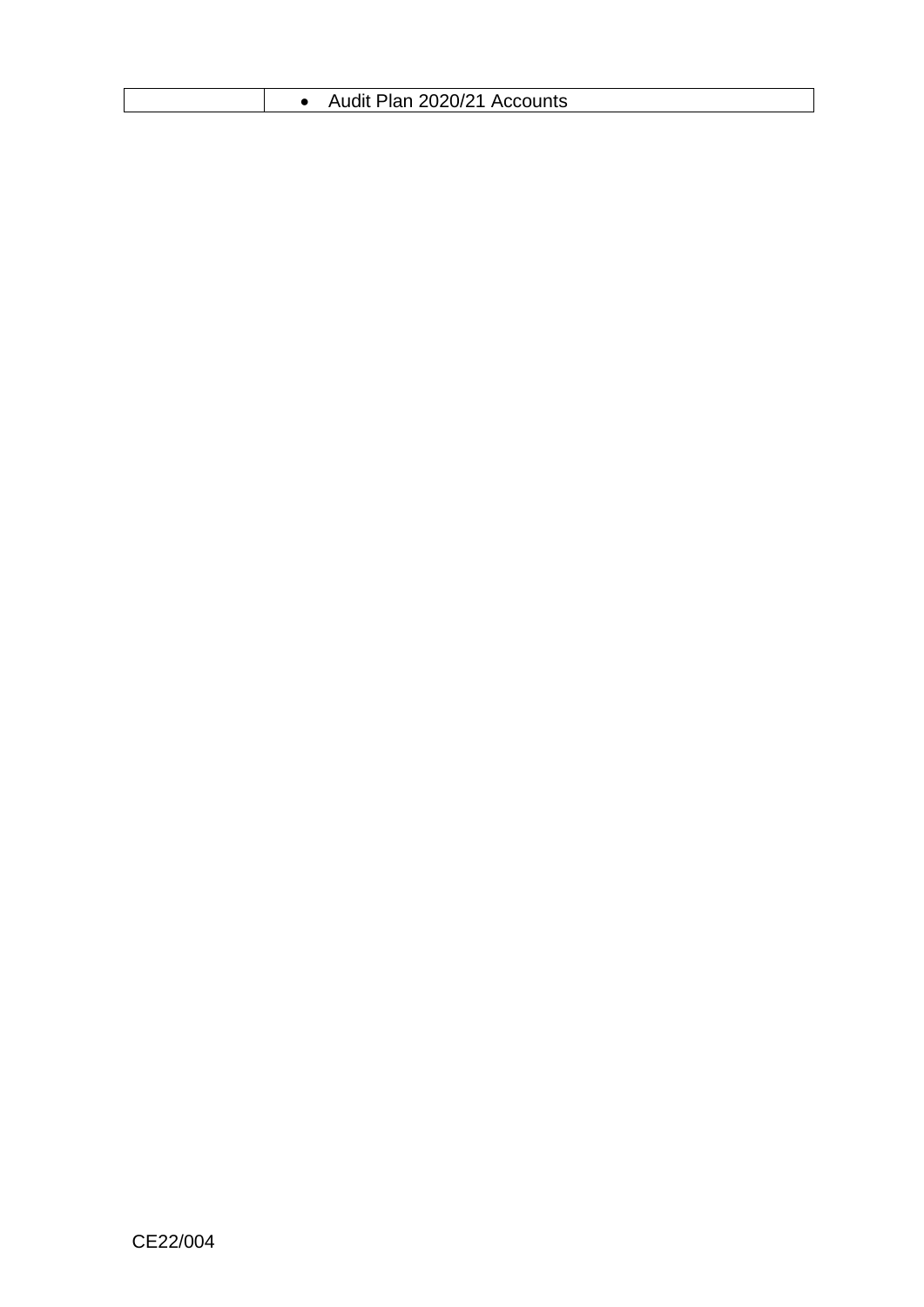## **GENERAL PURPOSES COMMITTEE**

**Appointed by:** Chair and Vice Chair appointed by Council

**Proportionality:** Applies

**Membership:** 9 councillors

## **Chair and Vice Chair appointed by:** Council

**Public/Private meetings:** Public

**Quorum:** 3

**Frequency:** minimum 6 times a year

# **Terms of reference:**

To consider:

## Internal Audit

- (i) The annual Internal Audit Report, including the Head of Internal Audit and Risk Management's Annual Opinion over the Council's assurance framework and internal control environment.
- (ii) The annual risk-based plan of internal audit work, from which the annual
- (iii) opinion on the level of governance, risk management and internal control can be derived. The plan will include the budget requirement and resource plan in terms of audit days needed to deliver the programme of work.
- (iv)The internal audit charter, defining the service's purpose, authority and responsibilities. The charter will cover arrangements for appropriate resourcing define the role of internal audit in fraud-related work and set out arrangements for avoiding conflicts of interest.
- (v) Regular updates from the Head of Internal Audit and Risk Management on audit and investigation activities. These will include progress on delivering the annual programme of work, emerging themes, risks and issues and management's responsiveness in implementing recommendations and responding to Internal Audit. In line with requirements of the Public Sector Internal Audit Standards, performance of the Internal Audit Service and the results of quality assurance and improvement activities will also be reported.
- (vi)Specific internal audit reports agreed between the Chair and the Executive Director Resources or the Chief Executive.
- (vii) The Council's policies on 'Raising Concerns at Work' and the 'Anti fraud and corruption strategy'.
- (viii) The implementation of relevant legislation relating to fraud and corruption.

# External Audit

- (i) The External Auditor's Annual Letter and relevant reports.
- (ii) Specific reports as agreed with the External Auditor.
- (iii) To comment on the scope and depth of external audit work and to ensure it gives value for money.
- (iv)The External Auditor's Report to those charged with governance from the audit of the accounts.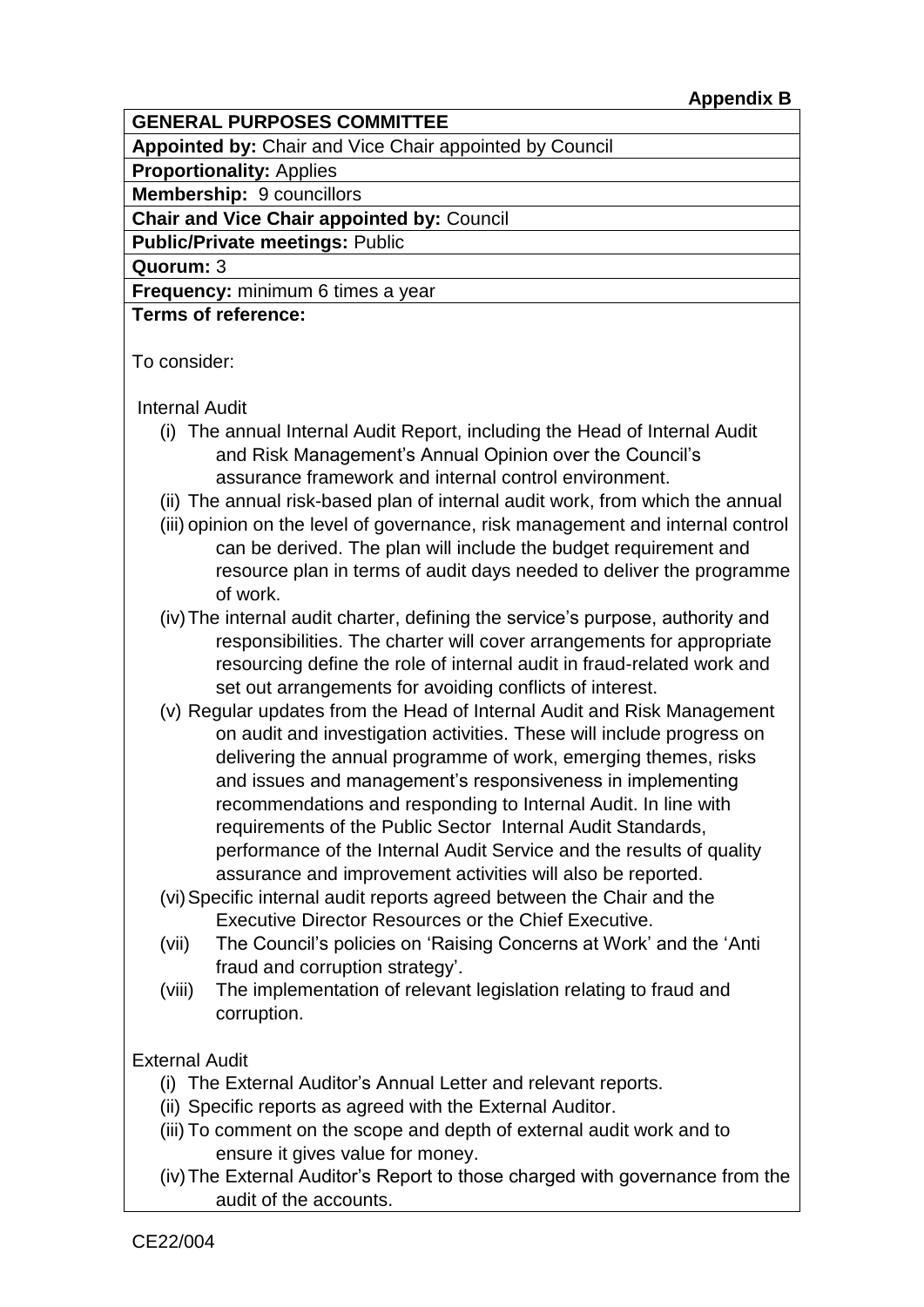Risk Management

- (i) The strategy for effective development and operation of risk management and corporate governance in the Council to ensure compliance with best practice.
- (ii) Departmental and corporate risk registers.

Procurement and Contracts

- (i) An overview of the Council's Constitution in respect of contract procedure rules, financial regulations and relevant codes of conduct and protocols.
- (ii) Reports on waiving of contract procedure rules.

# Other issues

- (i) The Council's annual Statement of Accounts.
- (ii) Any matters referred to it from the Monitoring Officer's meetings.
- (iii) Any issue referred to it by the Chief Executive or a Director, or any Council body for determination.
- (iv)An Annual Report, for submission to Council, summarising the work done by the Committee over the past year and outlining work to be done in the year to come.
- (v) The Council's Annual Governance Statement and to formally agree it.
- (vi)Quarterly updates on the use of Regulation of Investigatory Powers Act 2000 (RIPA).
- (vii) Commissioned work from internal and external audit, the Executive Director Resources or other Council officers

# **Constitution**

(i) To keep under review and make recommendation to the Council advised by the monitoring officer, on the Constitution to ensure that the aims and principles of the Constitution

# Members Support

- (i) Making recommendations to the Council for the adoption or revision of a scheme of allowances, training and development for Members.
- (ii) To consider issues and develop proposals relating to all aspects of Members' support, including:
	- Administrative and ICT support;
	- Members' enquiries; and
	- Members' wellbeing and office accommodation support.

# **Elections**

- (i) To review and agree the electoral arrangements in the borough relating to the designation of polling districts and polling places in accordance with any provisions of the Representation of the People Acts.
- (ii) To receive reports from the Returning Officer on the conduct of major elections in the Borough, and to make relevant recommendations to Council as necessary in respect of the areas which come within the